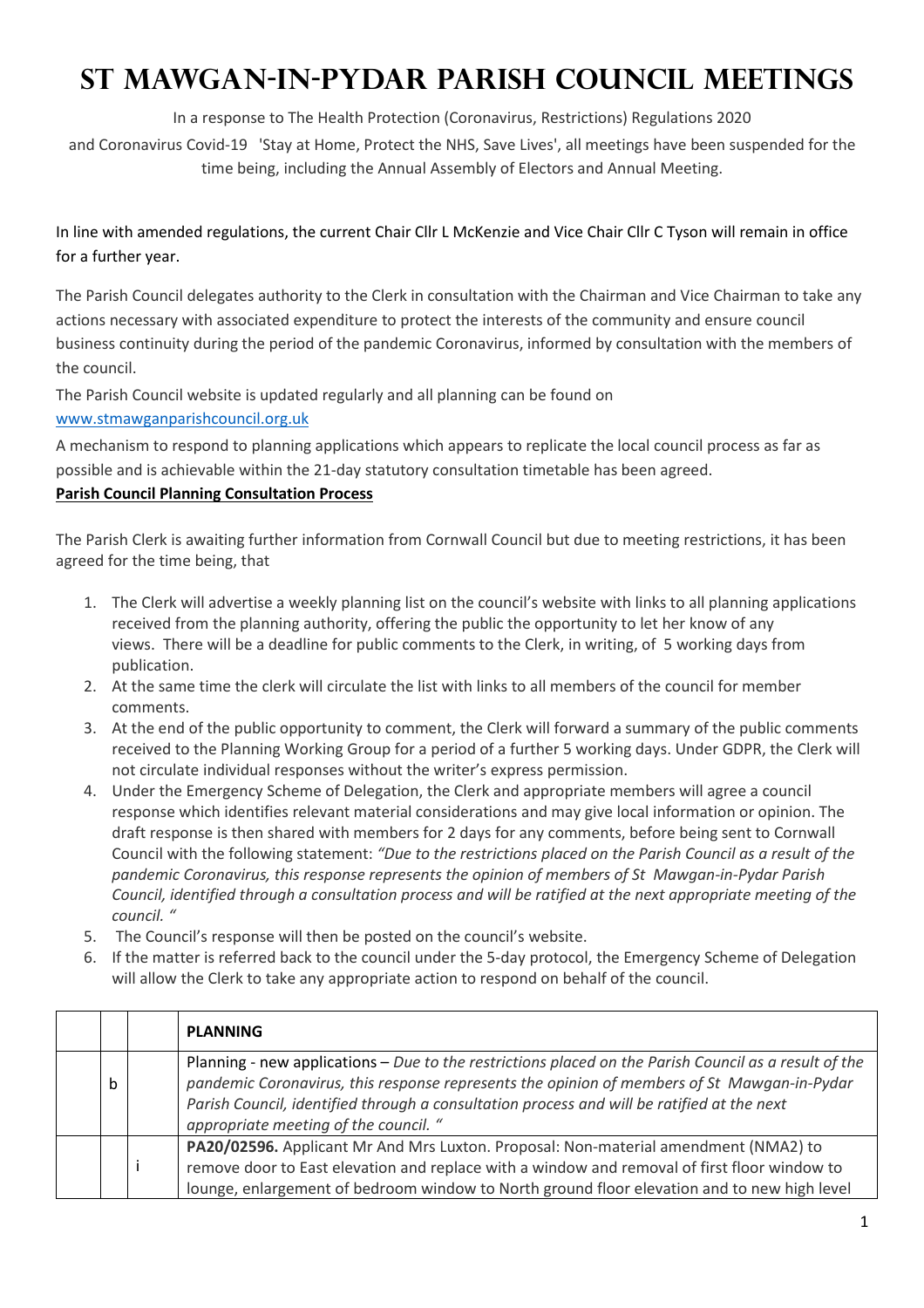|  |                                                                                          |     | windows to West elevation to decision PA19/06807 dated 09/10/19. Location: Wayside Mawgan            |  |  |  |  |
|--|------------------------------------------------------------------------------------------|-----|------------------------------------------------------------------------------------------------------|--|--|--|--|
|  |                                                                                          |     | Porth TR8 4BL.                                                                                       |  |  |  |  |
|  |                                                                                          |     |                                                                                                      |  |  |  |  |
|  | The Working Planning Group have taken into consideration residents comments submitted to |     |                                                                                                      |  |  |  |  |
|  |                                                                                          |     | Cornwall Council Planning Portal and have commented thus:                                            |  |  |  |  |
|  |                                                                                          |     |                                                                                                      |  |  |  |  |
|  |                                                                                          |     | Members of the Planning Working Group are unsure about possible overlooking issues and note          |  |  |  |  |
|  |                                                                                          |     | there are two neighbour objections on the planning website, one citing condition 3 in the original   |  |  |  |  |
|  |                                                                                          |     | decision - which does state:                                                                         |  |  |  |  |
|  |                                                                                          |     | 'With the exception of the bathroom window and garden room window shown on approved                  |  |  |  |  |
|  |                                                                                          |     | drawings PL-201 REV E and PL-101 REV D, no new openings shall be added to the North                  |  |  |  |  |
|  |                                                                                          |     | elevation. These windows shall be obscure glazed and fixed shut and remain as such thereafter'. It   |  |  |  |  |
|  |                                                                                          |     | is noted that part of the proposal is not for a new opening, but to increase the size of the         |  |  |  |  |
|  |                                                                                          |     | previously approved window.                                                                          |  |  |  |  |
|  |                                                                                          |     | Therefore, that while these seem like minor amendments, the Parish Council note the                  |  |  |  |  |
|  |                                                                                          |     | requirements of condition 3 and the neighbours' concerns.                                            |  |  |  |  |
|  |                                                                                          |     | PA20/02197. Mr And Mrs P Murrish. Proposal: All weather sand school for private use for              |  |  |  |  |
|  |                                                                                          | ii  | exercising horses all year round and construction of new access. Location: Land South of Retorrick   |  |  |  |  |
|  |                                                                                          |     | Mill St Mawgan Cornwall TR8 4BH.                                                                     |  |  |  |  |
|  |                                                                                          | iii | PA20/02768. Applicant: Mr Andrew Williams. Proposal: Proposed first floor extension. Location:       |  |  |  |  |
|  |                                                                                          |     | The Shed Ox Lane St Mawgan TR8 4EU                                                                   |  |  |  |  |
|  | C                                                                                        |     | To note Advices and Decisions by Cornwall Council:                                                   |  |  |  |  |
|  |                                                                                          |     | PA20/00381 APPROVED Applicant: Ms Sarah Howie. Proposal: Reserved matters application for            |  |  |  |  |
|  |                                                                                          |     | access only (to establish the vehicular access to serve the development) following outline           |  |  |  |  |
|  |                                                                                          | Ť   | approval PA19/02509 dated 06.01.20 for the construction of two dwellings. Location: Land North       |  |  |  |  |
|  |                                                                                          |     | East of The Lodge Trevenna Cross St Mawgan TR8 4HA.                                                  |  |  |  |  |
|  |                                                                                          |     | PA20/01122 APPROVED Applicant: Mr And Mrs Montgomery Proposal: Amendments to                         |  |  |  |  |
|  |                                                                                          |     | PA19/09879, including: Addition of balcony off master bedroom, extension of footprint on lower       |  |  |  |  |
|  |                                                                                          | ii  | ground floor, removal of garage, addition of window in bedroom 02. Location: Sea Ways Gwel An        |  |  |  |  |
|  |                                                                                          |     | Mor Trenance Mawgan Porth TR8 4DW.                                                                   |  |  |  |  |
|  |                                                                                          |     | PA19/11218 APPROVED Applicant: Mr Adam Knight Proposal: Redevelopment of site consisting             |  |  |  |  |
|  |                                                                                          | iii | of demolition of existing property and construction of replacement dwelling. Location: Red Cove      |  |  |  |  |
|  |                                                                                          |     | Trenance Mawgan Porth.                                                                               |  |  |  |  |
|  |                                                                                          | iv  | PA20/00352 APPROVED Applicant: Mr & Mrs Old. Proposal: Extensions and alterations to                 |  |  |  |  |
|  |                                                                                          |     | property. Location: 23 Challis Avenue Carloggas St Mawgan TR8 4EJ.                                   |  |  |  |  |
|  | e                                                                                        |     | 5 day-Protocol for Local Councils                                                                    |  |  |  |  |
|  |                                                                                          |     |                                                                                                      |  |  |  |  |
|  |                                                                                          | Ť   | PA20/00157 Change of land use from unused field to domestic curtilage. Construction of a tennis      |  |  |  |  |
|  |                                                                                          |     | court to serve Polgreen Manor - the case officer is minded refusal.                                  |  |  |  |  |
|  | f                                                                                        |     | To discuss planning enforcement issues - to refer any new issues and updates - if any. None.         |  |  |  |  |
|  |                                                                                          |     | Temporary change in respect of publicity of planning applications during COVID-19 crisis             |  |  |  |  |
|  |                                                                                          |     | Please note that Cornwall Council will not be displaying a Site Notice for the majority of planning  |  |  |  |  |
|  |                                                                                          |     | applications during the COVID 19 crisis. Whilst the Legislation for most applications requires       |  |  |  |  |
|  |                                                                                          |     | either a Site Notice or a Neighbour Notification, Cornwall Council has previously committed to       |  |  |  |  |
|  |                                                                                          |     | both forms of publicity. However, during the current crisis they will not be displaying Site Notices |  |  |  |  |
|  |                                                                                          |     | which will ensure officers are not travelling out of their homes unless absolutely necessary to      |  |  |  |  |
|  |                                                                                          |     | protect the health of our staff and our residents.                                                   |  |  |  |  |
|  |                                                                                          |     |                                                                                                      |  |  |  |  |
|  |                                                                                          |     | The only exception being applications for development affecting a Public Right of Way,               |  |  |  |  |
|  |                                                                                          |     | development representing a departure from the Development Plan or applications for EIA               |  |  |  |  |
|  |                                                                                          |     | development accompanied by an Environmental Statement, as these applications require a Site          |  |  |  |  |
|  |                                                                                          |     | Notice to be displayed. For these applications during the COVID-19 crisis period, we will either     |  |  |  |  |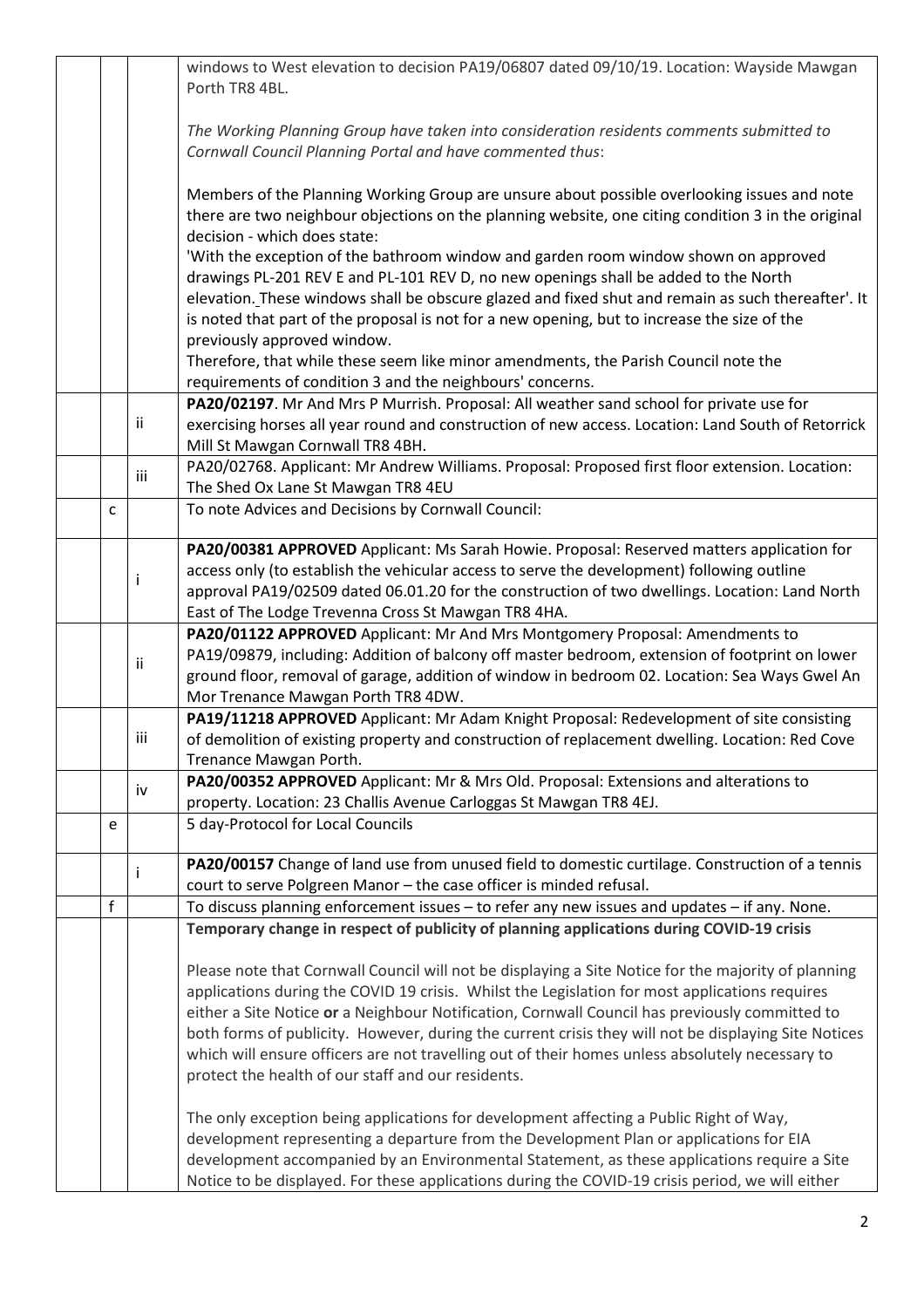|                |             |     | post a Site Notice to applicants and ask them to display it, or agree to an extension of time until                                                                                     |  |  |  |  |  |  |
|----------------|-------------|-----|-----------------------------------------------------------------------------------------------------------------------------------------------------------------------------------------|--|--|--|--|--|--|
| $\overline{7}$ |             |     | the restrictions on travel no longer apply.                                                                                                                                             |  |  |  |  |  |  |
|                |             |     | WORKING GROUPS - to receive reports (if any), and agree any necessary action and expenditure:                                                                                           |  |  |  |  |  |  |
|                | a           |     | Amenities - The Health Protection (Coronavirus, Restrictions) Regulations 2020 The Play Area is<br>now closed until restrictions are lifted. Play Area Inspection postponed             |  |  |  |  |  |  |
|                |             |     | St Mawgan toilets - Disabled toilet reopened 15 April. Delegated decision 1. Ladies and Gents:                                                                                          |  |  |  |  |  |  |
|                |             | Ť   | due to the Covid19 lockdown the new cubicles have not been delivered. Therefore, the contractor                                                                                         |  |  |  |  |  |  |
|                |             |     | was instructed to commence the re-fit of the gent's toilets.                                                                                                                            |  |  |  |  |  |  |
|                |             |     | Burial Ground - Burial Ground Rates: Delegated decision 3 to set up Direct Debit payment. First                                                                                         |  |  |  |  |  |  |
|                |             |     | half year - £115.67.                                                                                                                                                                    |  |  |  |  |  |  |
|                |             | Ϊİ  | The Health Protection (Coronavirus, Restrictions) Regulations 2020.                                                                                                                     |  |  |  |  |  |  |
|                |             |     | The Burial Ground is now CLOSED to the public except for funerals or burials from 3rd April until                                                                                       |  |  |  |  |  |  |
|                |             |     | further notice.                                                                                                                                                                         |  |  |  |  |  |  |
|                |             |     |                                                                                                                                                                                         |  |  |  |  |  |  |
|                |             |     | To note: No dogs are allowed at any time in the burial ground.                                                                                                                          |  |  |  |  |  |  |
|                | $\mathsf b$ |     | Transport and Rights of Way -                                                                                                                                                           |  |  |  |  |  |  |
|                |             |     | Long Lane - CC Highways do not consider the bridge to have an unusually high parapet strike                                                                                             |  |  |  |  |  |  |
|                |             | Ť   | record and doubt whether providing additional bridge warning signage would help the situation,                                                                                          |  |  |  |  |  |  |
|                |             |     | therefore the PC request for additional signage has been rejected                                                                                                                       |  |  |  |  |  |  |
|                |             | ii  | Local Maintenance Partnership Footpath Cutting 2m social distancing guidelines - contractor will                                                                                        |  |  |  |  |  |  |
|                |             | iii | cut, if safe to do so, aimed at maintaining contractor and public safety.<br>damaged footpath sign at the junction to Sun Haven reported to Cornwall Council                            |  |  |  |  |  |  |
|                |             |     |                                                                                                                                                                                         |  |  |  |  |  |  |
|                |             |     | Bus Service - First Kernow have registered their commercial A5 service to NOT route via the<br>village at all, but hourly along the top road by the Airport.                            |  |  |  |  |  |  |
|                |             |     |                                                                                                                                                                                         |  |  |  |  |  |  |
|                |             | iv  | However, Transport for Cornwall under the guise of Plymouth Citybus will operate into the village                                                                                       |  |  |  |  |  |  |
|                |             |     | for journeys to Newquay and Padstow albeit at the current level of frequency.                                                                                                           |  |  |  |  |  |  |
|                |             |     |                                                                                                                                                                                         |  |  |  |  |  |  |
|                |             |     | CC Transport will be looking at St Mawgan area in more detail once the new operator and new                                                                                             |  |  |  |  |  |  |
|                |             |     | services have settled in.                                                                                                                                                               |  |  |  |  |  |  |
|                | C           |     | Beach and Environment - delegated decision 5. To hold monies donated by a local business and<br>monies applied for by Cllr J Fitter from Community Network Community Chest Fund towards |  |  |  |  |  |  |
|                |             |     | works to Mawgan Porth Beach entrance. Mike Farmer to plan contractor and act as site manager.                                                                                           |  |  |  |  |  |  |
|                | d           |     | Neighbourhood Plan - nothing further to report.                                                                                                                                         |  |  |  |  |  |  |
|                |             |     |                                                                                                                                                                                         |  |  |  |  |  |  |
|                | e           |     | Cornwall Airport Newquay & Search and Rescue Helicopter - meeting scheduled with Airport<br>executives postponed.                                                                       |  |  |  |  |  |  |
| 8              |             |     | <b>REPORTS FROM MEETINGS:</b>                                                                                                                                                           |  |  |  |  |  |  |
| 9              |             |     | To note and discuss (if appropriate) the correspondence received since the last meeting and any                                                                                         |  |  |  |  |  |  |
|                |             |     | associated actions and expenditure:                                                                                                                                                     |  |  |  |  |  |  |
|                |             | Ť   | Cornwall Association of Local Councils - Coronavirus Council Services Advice and Guidance                                                                                               |  |  |  |  |  |  |
|                |             |     |                                                                                                                                                                                         |  |  |  |  |  |  |
|                |             | jj. | Cllr J Fitter - updates                                                                                                                                                                 |  |  |  |  |  |  |
|                |             | iii | Anna Druce Community Network Partnership - updates                                                                                                                                      |  |  |  |  |  |  |
| 10             |             |     | <b>FINANCE and LEGISLATION:</b>                                                                                                                                                         |  |  |  |  |  |  |
|                | a           |     | To note any income received: Bank Interest £1.97, Cornwall Council 2020 1st Half Precept and                                                                                            |  |  |  |  |  |  |
|                |             |     | Community Tax Grant £19263.10, pending: Denzell Downs Community Benefit Fund £5575.00.                                                                                                  |  |  |  |  |  |  |
|                | b           |     | Accounts -invoices for payment approved via email by Cllrs S Tavener, W Corbett, Chair, G                                                                                               |  |  |  |  |  |  |
|                |             |     | Jennings, D Carter, C Tyson, S Karkeek and B Cawley. Online payments authorised by Cllrs L                                                                                              |  |  |  |  |  |  |
|                |             |     | McKenzie, D Carter and the Clerk.                                                                                                                                                       |  |  |  |  |  |  |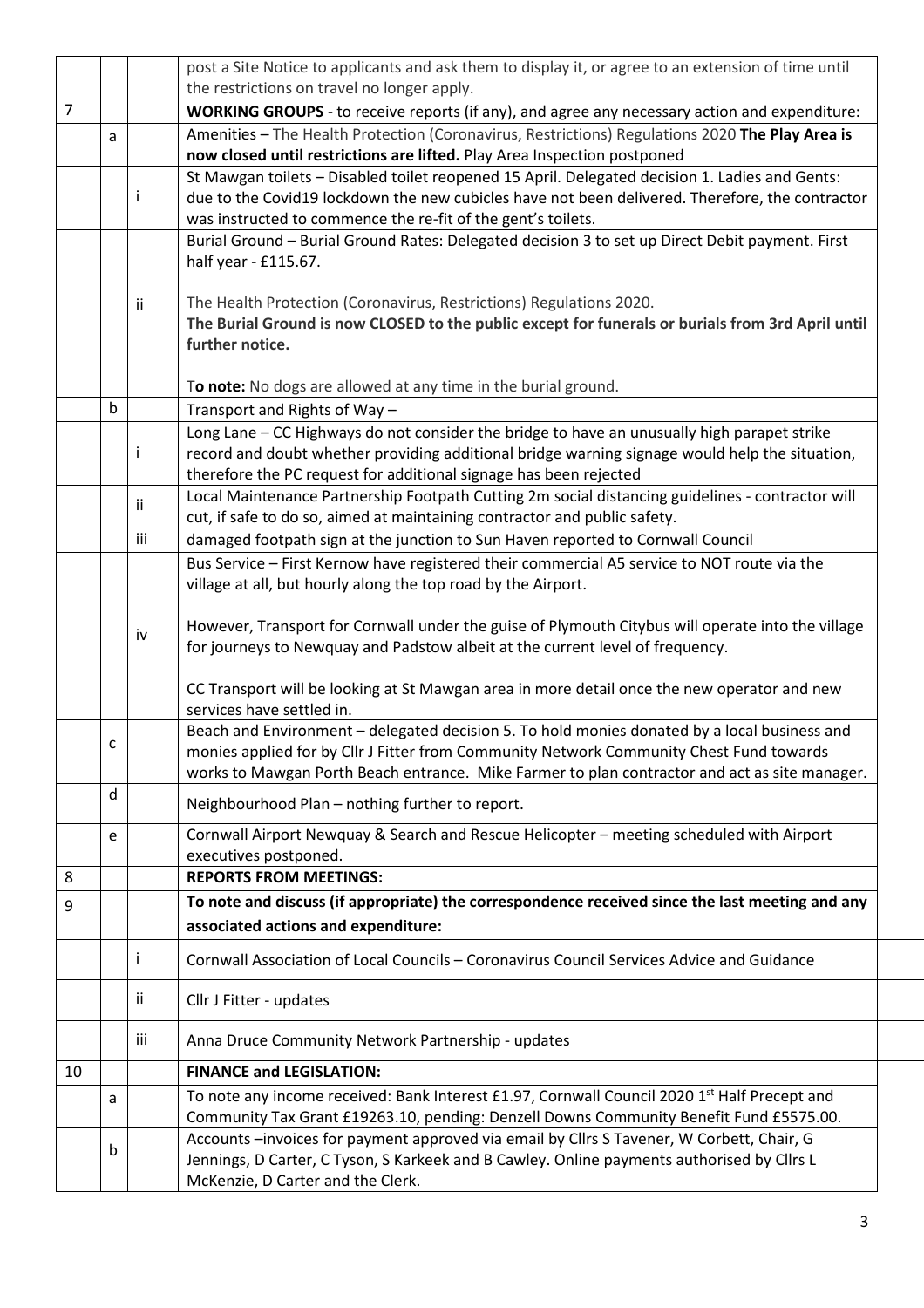| $\mathsf{C}$ | Internal Control - Annual Governance 2019/20 reporting has been postponed by PKF Littlejohn<br>(External Auditors) until August.                |  |  |  |  |
|--------------|-------------------------------------------------------------------------------------------------------------------------------------------------|--|--|--|--|
| d            | Bank Reconciliation $-4$ <sup>th</sup> quarter – awaiting approval and Chair to sign                                                            |  |  |  |  |
| e            | Budget Monitoring $-4$ <sup>th</sup> quarter – awaiting approval and Chair to sign (postponed)                                                  |  |  |  |  |
| f            | 4 <sup>th</sup> quarter check – member of Internal Control Working Group to undertake prior to annual audit<br>awaiting.                        |  |  |  |  |
| g            | Asset Register – circulated, awaiting approval                                                                                                  |  |  |  |  |
| h            | Cornwall ALC Limited - to approve under delegation, renewal of annual membership subscription<br>2020/2021 in the sum of £468.19 inc £49.83 VAT |  |  |  |  |
|              | NFU Mutual - Delegated decision 4 approved renewal of commercial motor vehicle insurance for<br>ride-on mower in the sum of £116.67             |  |  |  |  |

Schedule of Payments April

As below